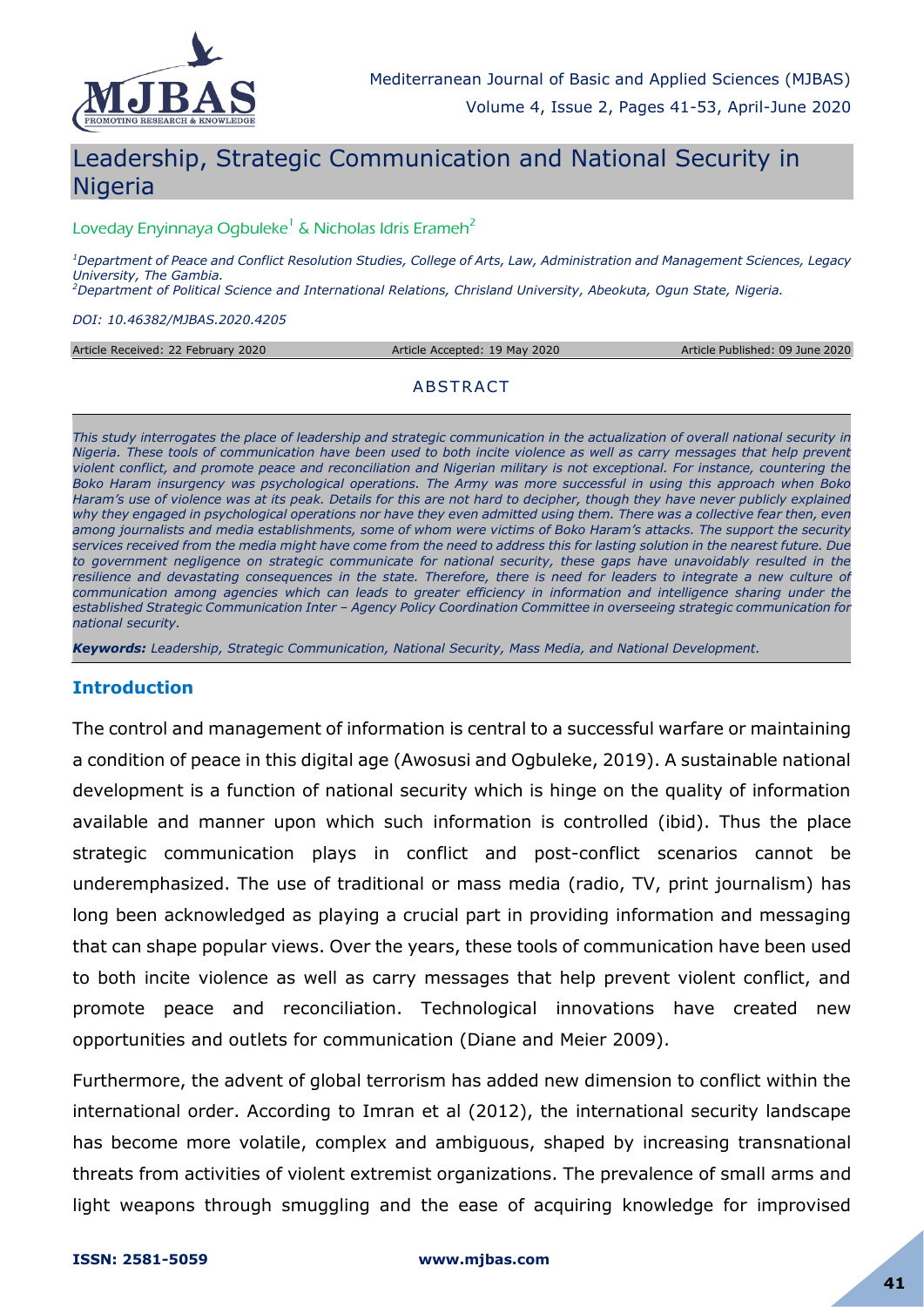

explosive devices have further emboldened criminal and terrorist networks in their violent activities within and across nations. As a result of the global war on terrorists, the use of military approaches for advancing national security policies is becoming less attractive especially due to compromising in strategic communication.

According to Williams (2017), strategic communications is not propaganda, nor psychological operations, nor information ops, nor spin—all of which involve an intention to mislead in some way. Strategic communications is about strategic impact through credible narrative. In complex situations, where reasonable people can hold different views or see the problem from different angles, strategic communications is an honest attempt to frame the way people around the world understand what is at stake (ibid).

The rising of insecurity have inclined the Nigerian government (military) to involved in internal security operations, primarily because of several security threats across the country, such as Boko Haram insurgency in the North east, Cattle rustling and armed bandits in the North west, secessionist agitation and armed robbery in the South east and militancy and oil bunkering in the south-south, that have overwhelm the Police and other security agencies (Awosusi and Ogbuleke, 2019).

In the fight against Boko Haram insurgents is a major lapse in the Nigerian government and the Army's counter-insurgency efforts (Abubakar, 2017). On numerous occasions the military would issue half-truths or untruths that were easily punctured by the militants or simply detected by the public (ibid). Their repeated claims of Shekau's death, for instance, were effectively countered by the insurgents with simple releases of their leader's video and audio recordings to prove that he was still alive and unharmed in many occasions. Each successful rebuttal of such claims erodes the credibility of the Army and enhances that of the jihadists (ibid).

Therefore, the use of strategic communication by government to protect its interests and citizens becomes a key weapon of defence, thus requiring that a nation evolves her strategic communications framework to enhance the security and resilience of her citizens. The overarching objective of Nigeria's strategic communications is to provide the framework for organization, processing and dissemination of information to influence the citizens and change their behaviour positively towards securing unity, cohesion and development. Against these backdrops this paper assesses the nature of strategic communication in managing national security in Nigeria in which we realize the social, moral, and organizational importance of security and the need to coordinate and collective manage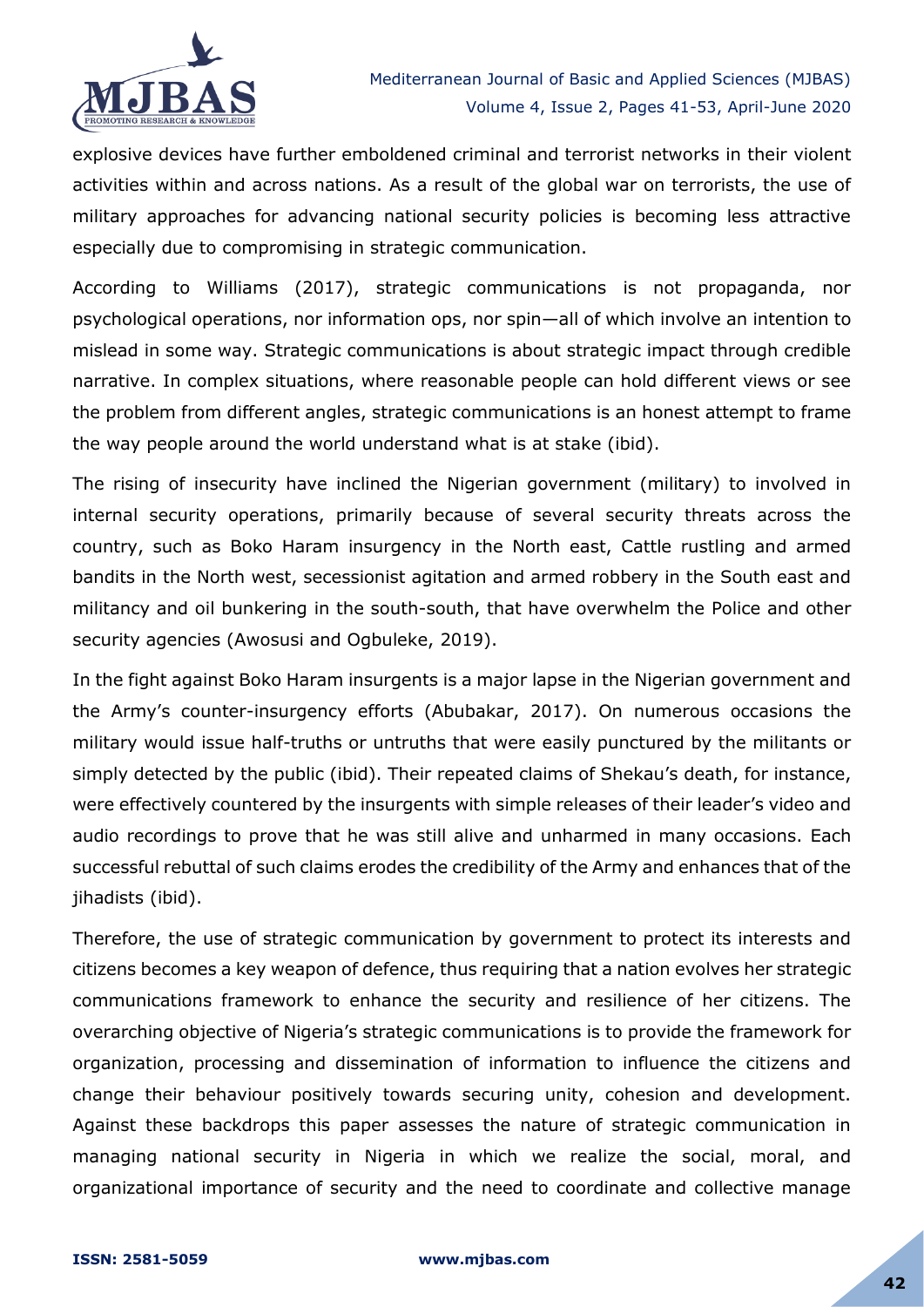

security efforts in order for security to unfold its beneficial capabilities (Awosusi and Ogbuleke, 2019).

## **Objectives of the Research**

The main objective of the study is to assess how Nigerian leaders engage in strategic communication in managing national security and the extent which it have affected socio-economic development of the nation. Specific objectives are as follows:

- $\infty$  To identify the major reasons leaders engage in strategic communication for national security.
- $\infty$  To ascertain the extent to which Nigerian leaders engage in strategic communication for national security.
- $\approx$  To reveal the implications of lack of strategic communication on national security.

## **Justification for the Study**

The study of this nature becomes imperative in that it is conceived to serve as an eye opener to the leaders who might be able to ascertain the significance of strategic communication leadership, and the study also have the potential of serving as a guide to researchers who might be working on the areas of deficiencies of leaders in Nigeria in order to improve on leadership traits with a view to having a sustainable national development.

## **Conceptual Clarification**

Three key concepts that need to be analyzed are those of 'leadership', 'strategic communication' and 'national security', "leadership is the management task that is concerned with how to influence the behaviour of subordinates" (Oyedijo, 1995). Therefore, to optimize the utilitarian value of the "organizational personnel" requires providing leadership, especially in an ever-changing environment where planning and periodic review of plans become imperative.

#### **Leadership**

Leadership is a process by which a person influences others to accomplish an objective and directs the organization in a way that makes it more organized and logically meaningful to the society. Leadership is a process whereby an individual influences a group of individuals to achieve a common goal for particular given time or period. A leader's capacity to influence people in order unleashing their power and potential to impact the greater good act does not necessarily come from special powers. And it is more often comes from a strong belief in a purpose and willingness to pursue that conviction. In addition, a leader must have the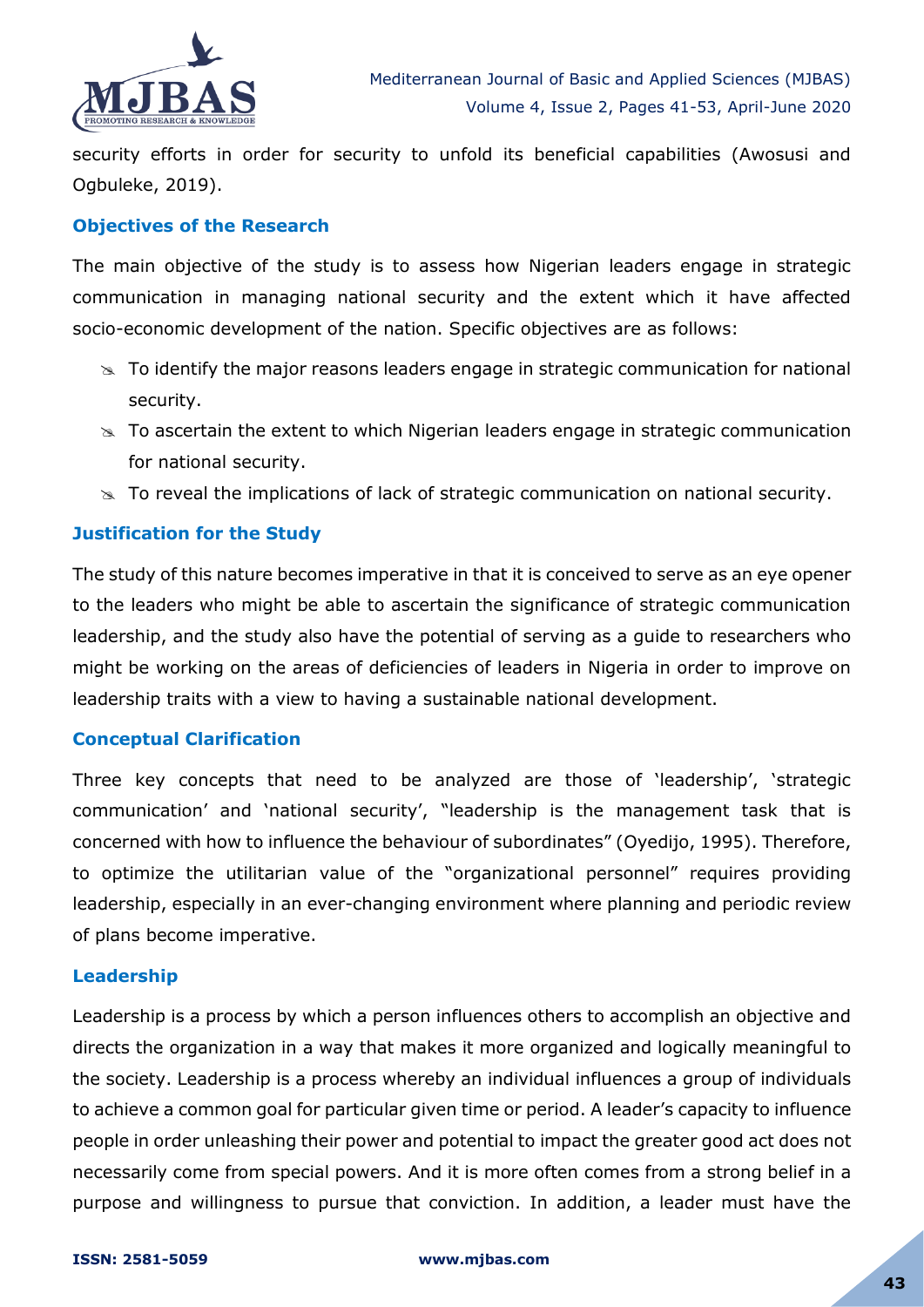

courage to accept the risks associated with the struggle to attain organizational goals, and the skills to develop a consensus (Aibieyi, 2014; Blanchard 2010).

Sorenson and Epps (1996) define leadership as a process by which forceful and dynamic personality of one who leads from the front; an architect and implementer of strategy; a mediator in conflict situations; an integrator who assures the climate of the organization; a person able to motivate subordinates and who, by persuasion, compulsion or example to others; succeeds in getting others to follow the leader's wishes. These views provide some of the desired characteristics of leadership. However, it did not make provision for the stakeholders responsible for the strategic communication to reposition leadership and how it could be carried out with a view to achieving national security.

According to Aibieyi S (2014), leadership displays the quality of behaviour of an individual in guiding people or their activities in organized effort. It also includes process of exhibiting personal qualities of the leader to influence workers to voluntarily comply with all working principles of the organization. This view covers the key stakeholders involved in the application of leadership and provides the desired characteristics for linkages with communication. It is thus, the most viable option for this paper and so adopted.

For this paper, leadership is a complex process by which a person influences others to accomplish a mission, task, or objective and directs the organization in a way that makes it more unified. A person carries out his process by applying her leadership attributes (belief, values, ethics, character, knowledge, and skills). However, to conceptualize political leadership therefore entails immense disputations. But in this study, political leadership is simply conceived as that strand of leadership that is provided by elected politicians, entrusted with the task of national development. It is consequently suggested in this paper that a key function of political leadership, in the context of a nation state, is to continuously reconcile competing ethnic interests and ethnic contentions for national security.

## **Strategic Communication**

The term strategic communication meant different things to different people at various times. in a real-time worldwide information system is a branch of the art of war comparable to logistics or intelligence which require staffing, educating and practicing at about the same level of resources as intelligence or logistics to be successful (Castells, 2008; James, 2007). This view presents a meaning of strategic communication which is the process of something being used-up by different people at particular given time or period. The Public Affairs Operations USA explains it in these words; Western scholars claim that during times of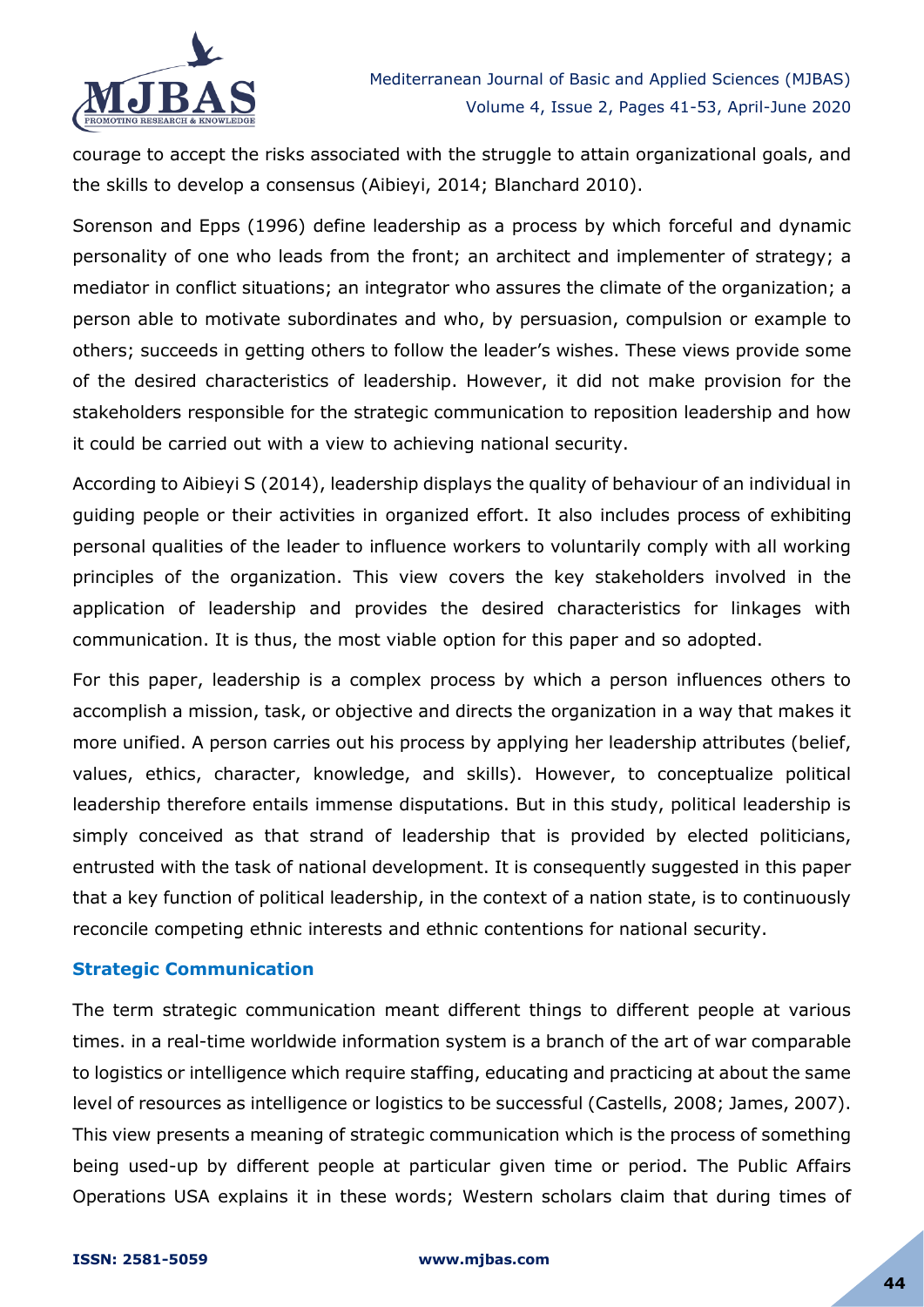

major conflict, strategic communication has a crucial role. Some military experts argue that strategic communication, in irregular warfare, is the campaign rather than an aspect of it (Thomas, 2007). In the field of leadership and strategic communication for instance, it does not indicate any major reasons leaders engage in strategic communication for national security. These view does not fit the context of this study and is therefore, not considered further.

Strategic communication has been defined as the study of how organizations use communication purposefully to fulfill their overall missions (Frandsen and Johansen, [2017\)](https://www.tandfonline.com/doi/full/10.1080/1553118X.2018.1456434). The aim of strategic communication as an academic movement has been formulated as an ambition to break down the silos surrounding closely related communication disciplines and create a unifying framework that integrates public relations, organizational communication, marketing communication and other areas. The fundamental idea of strategic communication is thus inclusive, which is a laudable ambition. This view focuses on broad scope of the field is also a challenge because it requires research to break away from established disciplines and fields of knowledge, thus allowing for novel approaches and questions to be explored (Holtzhausen and Zerfass, 2015). This view is not suitable for this paper and therefore, not adopted.

Hammes (2005) suggests that modern insurgencies have become a strategic communication campaign supported by military action. This view gives an in-depth paradigm shift from the traditionally accepted method of conducting operations, which employs public diplomacy and other related instruments in support of military operations. Strategic Communication, which is both message and action, provides the means to harness the elements of national power in an effective manner. The above-mentioned orchestra helps us to understand strategic communication as coordination of statecraft, Public Affairs, Public Diplomacy (Military), Information Operations and other activities, reinforced by political, economic and military actions, in a synchronized and coordinated manner. This view aligns with the focus of this paper and it is therefore adopted.

#### **National Security**

The term security is a significant concept and issue that connotes many meanings to intellectuals and practitioners. Its meanings ambiguous with its scope expanding every day, in which food security, economy security, personal, national security among others are embedded its. According to William (2008) security is associated with the alleviation of threats to cherished values. For a nation, security connotes conditions of peace, stability,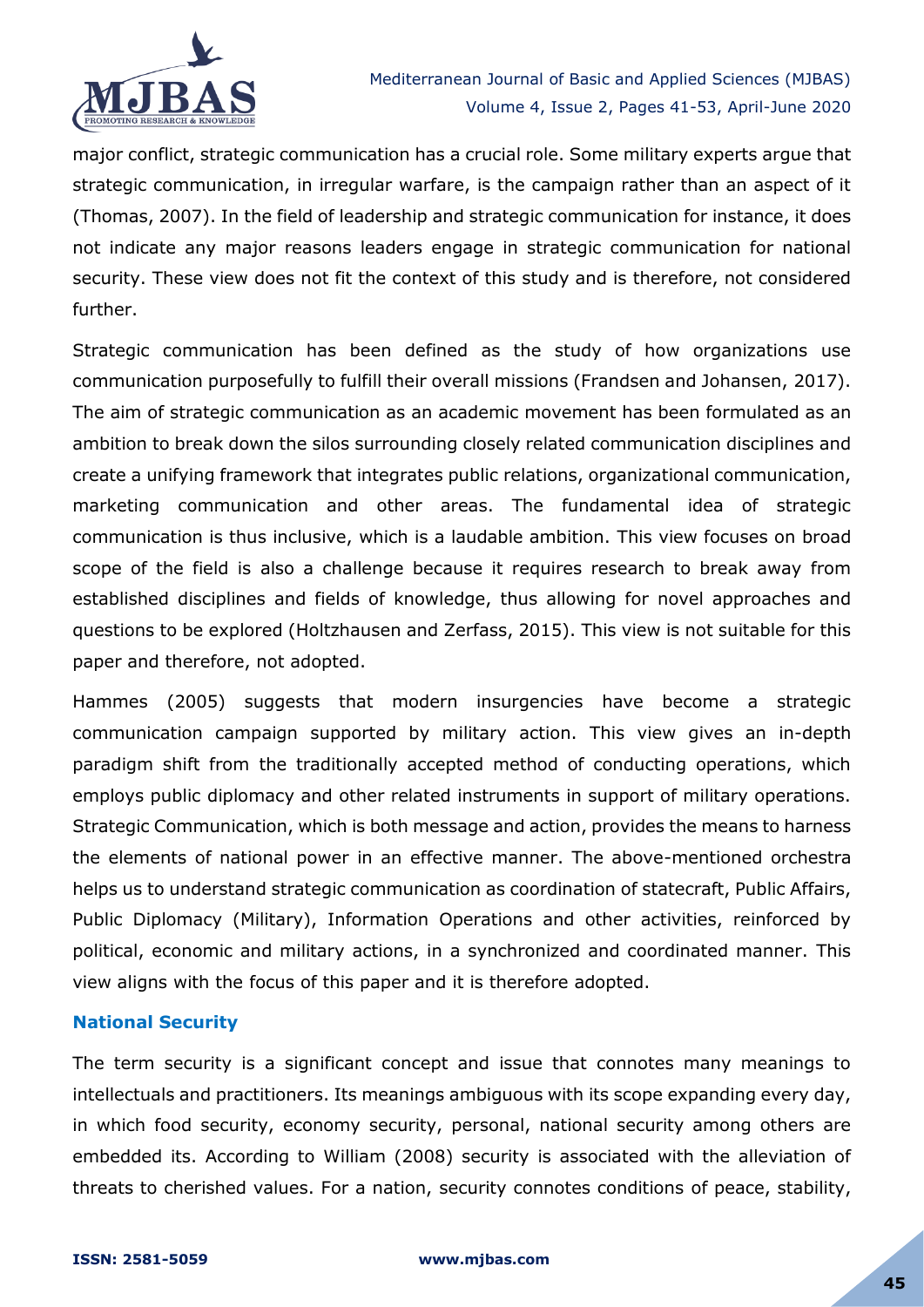

order and progress. National security has been construed in different ways, each of which emphasized vital factors underlying ideals (Awosusi and Ogbuleke, 2019).

Thus, Shinkaye (2004) opines that national security is the protection of a nation from all types of external aggression, espionage, hostile, reconnaissance, sabotage, subversion, annoyance and other inimical influences. This definition views national security traditionally as referring to the protection of the territorial integrity of a state and the protection of its citizens from external threats, with specific focus on protection against military attack. The notion of national security has in contemporary times gone beyond protection not just from external and internal threats, but also threats to a state's way of life.

In Bellamy (1991) view, national security is the relative freedom from war coupled with relatively high expectation that defeat will not be a consequence of any war that should occur. This definition provides a basic understanding of national security but is narrowed to security related to external threats or high intensity conflicts and fails to consider the human elements that pose threats to the wellbeing of the citizens and security of lives and property in a nation. However, strategic communication helps to influence perception of the target audience. Therefore, planning and implementing national security objectives requires deliberate employment of all elements of strategic communications to effectively inform, educate, persuade, influence and coordinate efforts of the state, agencies and the citizenry.

## **Transformational Theory**

Transformational leadership theory has been the most studied and debated leadership theory among scholars over the years. A transformational leader is one who raises the level of consciousness of his followers about the importance and value of outcome and the methods of reaching those outcomes (Burns, 1978). In Berkovich (2016) assertion, a transformational leader uses his charisma to coach, mentor, and challenge and support followers to transcend their own self-interests for that of the organization (Bass 2008).

Transformational leadership distinguishes itself from the rest of the previous and contemporary theories, on the basis of its alignment to a greater good as it entails involvement of the followers in processes or activities related to personal factor towards the organization and a course that will yield certain superior social dividend. By emphasizing the importance of safety and exhibiting idealized behaviors, these leaders tend to increase subordinates' safety awareness and instill in their subordinates the belief that safety is a shared common goal (Lixin and Tahira, 2016). The transformational leaders raise the motivation and morality of both the follower and the leader (House and Shamir, 1993). As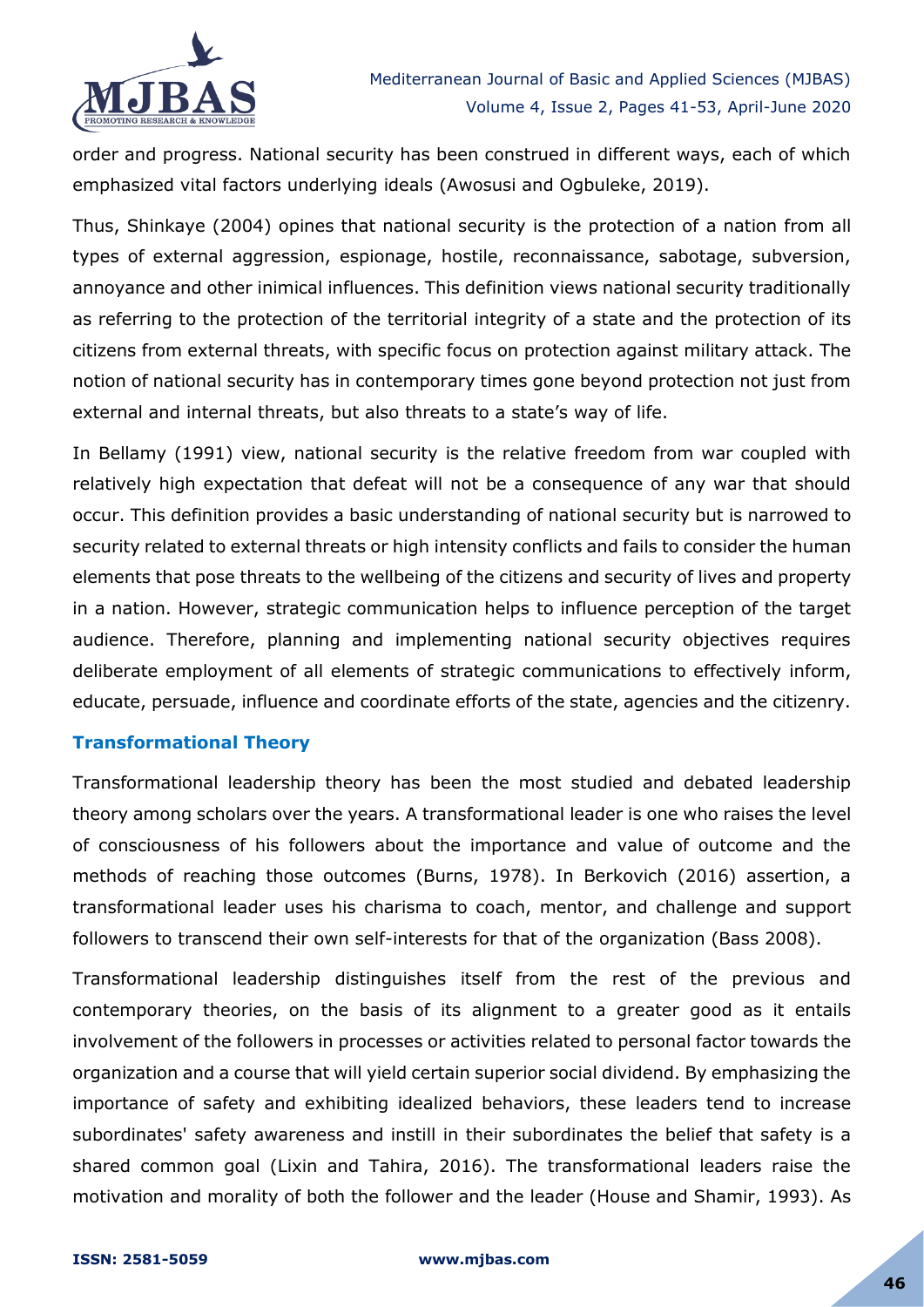

such, subordinates are likely to engage in more safety participation as an avenue for reciprocation. Indeed, a positive relationship between transformational leadership and safety participation has been consistently established (Clarke, 2013).

Despite critics of transformational leadership state that there is no clear indications/fundamental models of the effects on this theory on organizational outcomes (Van Knippenberg and Sitkin, 2013). This theory conforms by the Maslow (1954) higher order needs theory. The literature suggests that followers and leaders set aside personal interests for the benefit for the national development of the state or group. Therefore, if Nigerian government or leaders possess the attributes of transformation leadership theory, strategic communication would have be collective task with the followers. These types of leaders treat subordinates individually and pursue to develop their consciousness, morals and skills by providing significance to their work and challenge. These leaders produce an appearance of convincing and encouraged vision of the future. They are "visionary leaders who seek to appeal to their followers" better nature and move them toward higher and more universal needs and purposes" (MacGregor Bums, 2003).

The adoption of transformation leadership theory aimed at shifting government perception that national security is an exclusive duty without involving the followership. The Transformation Leadership Theory is applicable to this study in the sense that it emphasizes changes and approach targets on beliefs, values and attitudes that enlighten leader's practices and the capacity to lead change. In this, the introduction of the transformation leadership in Nigeria finds its basis for enhanced strategic communication for national security.

## **The Nigerian State, Strategic Communication and National Security**

The history of strategic communication in Nigeria can be dated back when the national security organisation was created under Decree 27 of 1976 under the military regime of Gen Olusegun Obasanjo after failed Dinka Coup which led to the death of former Head of State Gen Murtala Mohammed, and the mandate of the organisation to co-ordinate internal security, foreign intelligence, and counterintelligence.

Since then, strategic communication has been Nigerian government systemic approach to protection and prevention for any crime against the security of the state. The overarching objective of strategic communications efforts for our national security is to coordinate government wide communication activities to counter the appeal of violent extremism while promoting Nigeria's national core values (Cornish, 2011). Winning the confidence and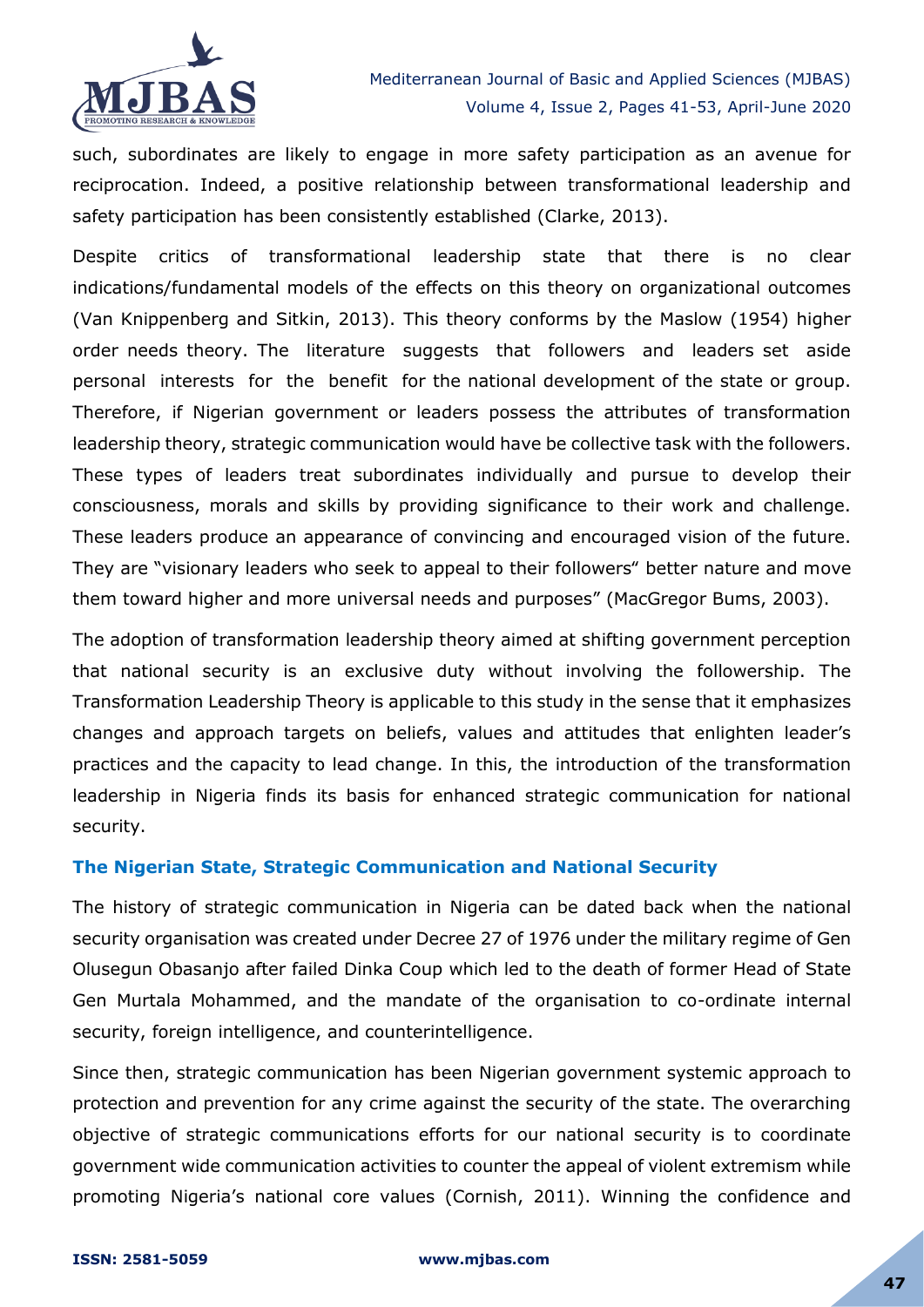

goodwill of citizens in communities affected by the insurgency is an important asset to both the armed forces and the insurgents, making their hearts and minds a battleground in itself.

Abubakar (2017) argues that the Army's unconventional approach to communicating with the mainstream media was anchored on the desire to manage the security challenges created by Boko Haram's violence. Military officials use their contacts with the media to persuade editors to suppress stories they deem inimical to national security (Ibid). This approach does not involve using threat or intimidation; rather it relies on moral suasion and appealing to journalists' sense of patriotism to make them handle issues in a way that is helpful to the Army's counter-insurgency mission (Ibid).

The Army was more successful in using this approach when Boko Haram's use of violence was at its peak. There was a collective fear then, even among journalists and media establishments, some of whom were victims of Boko Haram's attacks.

The support the security services received from the media might have come from the need to address this. There was confirmation that the security services did receive this support. We received massive and unprecedented support from the local and foreign media for the accomplishment of our nation in the war on terror (cited in The Nation, 2017).

The other approach the Nigerian Army employed in countering the Boko Haram insurgency was psychological operations. Details for this are hard to decipher, but the Army's former media consultant admitted that it was part of their strategy. The extent to which the Army has engaged in psychological operation is difficult to know, and that is the nature of Psychological Operations (PsyOps). They have never publicly explained why they engaged in psychological operations nor have they even admitted using them. There are debates over the inclusion of PsyOps in strategic communications. Security expert James Farwell argues that PsyOps aim at influencing and shaping audiences' behaviour the key objectives of strategic communications (Asaju, 2015).

The risk usually lies in the public uncovering the truth which they sometimes do and losing their trust. Being caught lying is costlier for the Nigerian Army than for Boko Haram because the public regard the group as an outcast and do not always expect honesty from its members. Ironically, as noted earlier, on many occasions Boko Haram gave more credible accounts of events than the Army did. And this has dented the Army's strategic communications campaigns. However, there is an area where they are making progress digital engagement though there, too, it was the jihadists who made the first move (Daily Trust, 2015).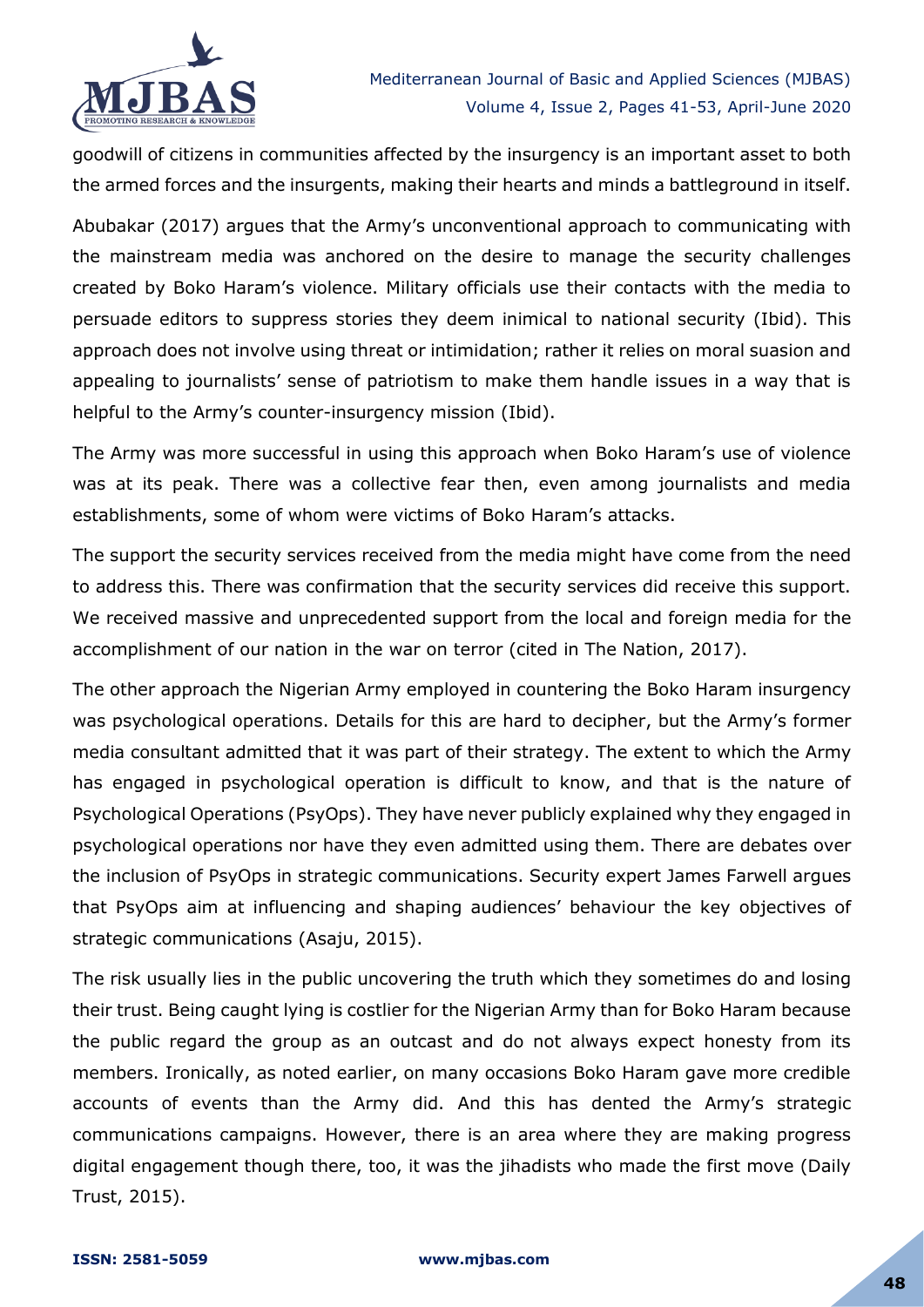

## **Challenges of Strategic Communication and National Security in Nigeria**

As Nigeria moves to entrench its strategic communications strategies across government agencies, there are some challenges that should be envisaged and considered for remedies to avoid pitfalls of previous similar government initiatives often faces challenges in the form of power supremacy among security agencies, weak technical skills, poor professional journalistic standards and dearth financial resources. Others include power and control, ownership of the process, cultural and social norms and uptake by individual and societies. Thus, Nigeria needs committed leaders who will govern with integrity and doggedly influence its human and natural resources toward the actualization of sustainable national development (Omorogbe, Oladele, Imhonopi and Evbuoma, 2016).

Thus, Eme, (2018), buttressed that eradicating insurgency in any polity is a wishful thinking just like evaluating the success or failure of the counter- insurgency strategies. Expectedly, these gaps have unavoidably resulted in the resilience and devastating consequences of inter-security agency rivalry. For instance, apart from the deterioration of insecurity and threats to peace, inter-security agency conflict has often resulted in the loss of lives and properties which extends to the civil populace. In the end, everybody becomes a casualty of inter-security agency skirmishes in the polity. This perhaps explains why Alemika (2003), Omoigui (2006), and Odoma (2014), in their separate studies, lamented that the inter-agency feud in Nigeria had exposed the country and her citizenry to perpetual threats, nightmares, and insecurity. More so, the ugly trend has dwarfed the giant status of Nigeria, because she is now regarded as an insecure and unsafe haven for foreign investments. Despite these acknowledged and obvious consequences of inter-security agency clashes in Nigeria, security analysts tend to gloss over exploring sustainable pathway to eliminating these seeming endless quarrels amongst the security agencies in Nigeria.

Abubakar (2017), this, however, does not compensate for the more serious cases of the Army's intolerance of media coverage of the insurgency. One such case was the decision made in 2014 to confiscate and destroy copies of several editions of newspapers across the country in which testimony to the Army's obsession with information control (ibid). For many days, soldiers seized and destroyed bundles of newspapers from at least ten media houses for 'security' reasons, but many regarded this action as a reprisal for the newspapers' coverage of their poor performance in the fight against Boko Haram (ibid). Civil society organizations and advocacy groups expressed dismay over the action. The Army's claims of receiving intelligence reports indicating movements of dangerous materials via newspaper distribution vehicles were never substantiated, and the anger of the newspapers'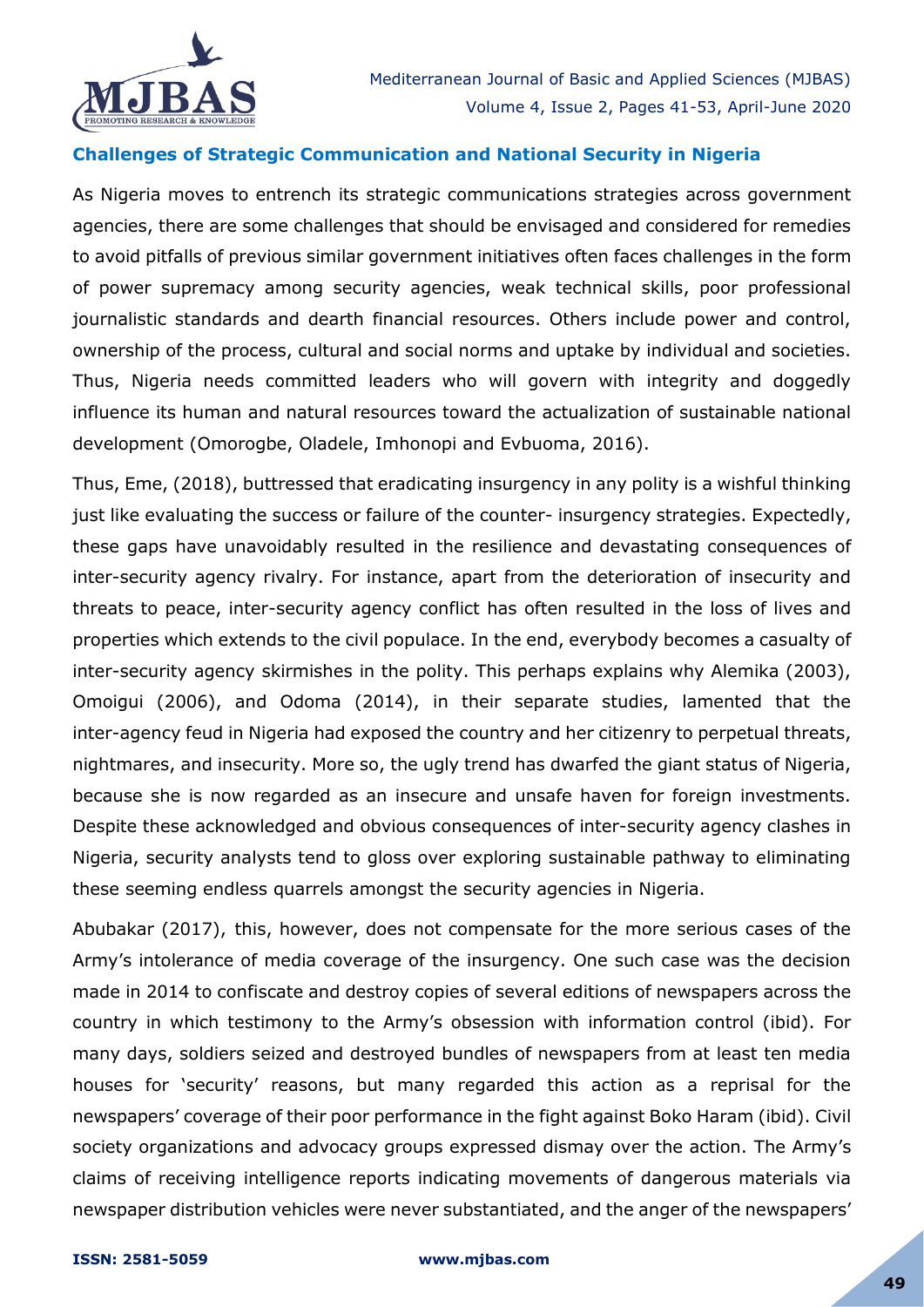

proprietors was never in doubt—the impulse to suppress criticism was unhelpful to the military's strategic communications efforts.

Communicators in such contexts are likely to be faced with unscrupulous, technologically adept adversaries and spoilers skilled in the latest communications techniques and willing to spread damaging lies and propaganda. Freedom of expression and a free media may be noticeable only by their absence, frequently necessitating additional work on media reform, regulation and development. Journalists can be targeted for assassination, as they have been in recent years in Iraq, Afghanistan, South Sudan, Somalia, Syria, Yemen, Libya and Nigeria. During or after a conflict, the rise of 'free' media aligned to political, religious and armed groups may bring dangerous issues such as hate-speech and incitement to violence to the fore, as witnessed in Nigeria over the years. Thus we can agree Nigerian government that illiteracy among the people with diverse cultural and ethnic background poses the problem of understanding one another in developmental objective designed by communication strategies. Misunderstanding and suspicion of each other's intention is more likely among people of different educational and literacy background.

#### **Summary and Conclusion**

Notwithstanding aforementioned challenges, there are prospects for institutionalizing and emplacing strategic communication in Nigeria. The military has shown a robust capacity to contribute to strategic communication research which informs policy and practice across government. According to office of the national security adviser ones said that effective and systemic use of strategic communication in all ministries, department and agencies is key to counter-terrorism and overall national security operations. The Armed Forces of Nigeria can scale up its non- kinetic approach through research in the use of strategic communication. This can begin by including strategic communication in the curriculum of our defence and Services training institutions. Furthermore, an effective Civil-Military Relations is relevant, more so in this era of asymmetric warfare. The models we build must necessarily be shaped by strategic communications doctrines that include cultural intelligence and conflict sensitive approaches by armed forces dealing with civilians in conflict. Also embarking on programmes or projects relevant to targeted communities could assuage minds and voices of dissenting individuals and hence boost Civil-Military Relations.

Interagency coordination and synchronization is a key challenge for security, defence and law enforcement agencies. Although we repeatedly highlight this challenge, few approaches to strengthen coordination have resulted in better synchronization among agencies. The use of strategic communications to integrate a new culture of communication among agencies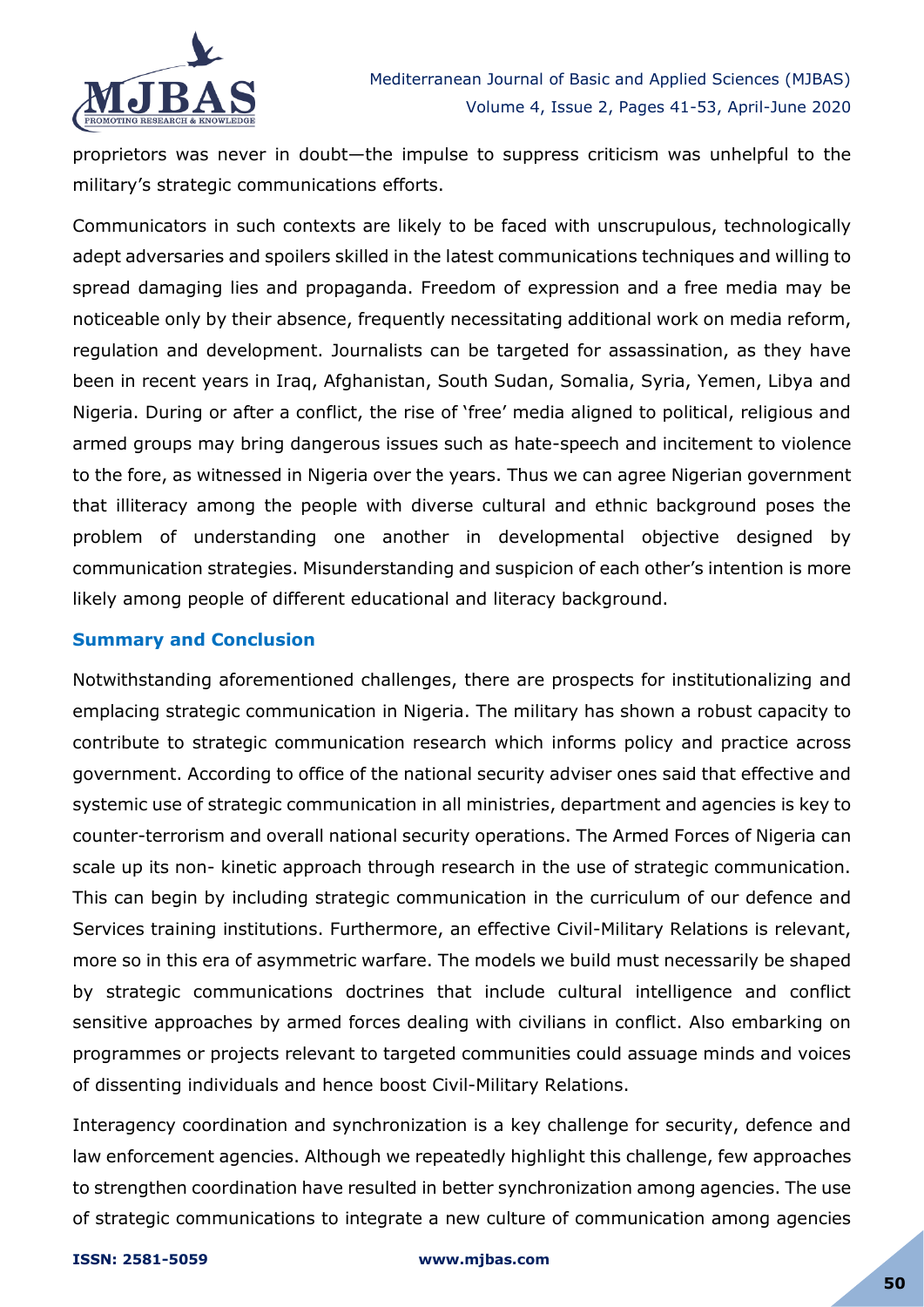

can lead to greater efficiency in information and intelligence sharing. This could further be enhanced with the established Strategic Communication Inter – Agency Policy Coordination Committee. Similarly, the transnational nature of terrorists and use of internet requires a multi-stakeholder approach involving Governments, the ICT industry and civil society organizations in preventing and countering violent extremism online. This way the terrorists could be denied the freedom to exploit the internet for recruiting followers. This multistakeholder approach that combines political, technical, and contextual expertise is essential for both content- and communications-based responses.

This study concludes that the Nigerian Armed Forces and Boko Haram insurgents have engaged actively in strategic communications campaigns in pursuit of their goals and aims. The jihadists have succeeded in attracting global media attention, mainly by the sheer scale of their violence and their infamies, but also by the effective use of their communications strategies. The Army is at the forefront of Nigeria's effort to counter these strategies. It uses its formal communications structure and other methods to challenge their narratives and disrupt their media strategies. Although, the military has recorded some successes in containing the insurgents, largely because of the upper hand it has gained on the physical battlefield, but also because of waning media interest in the militants due to their diminishing capacity to stage headline-grabbing attacks. Therefore, there is the need to enhance our national values and identities through strategic communications. As a nation, we must develop our master narratives. Everyone who speaks for Nigeria must know and imbibe such positive narratives in their communication.

#### **References**

Abubakar, A T (2017), 'Audience Participation and BBC's Digital Quest in Nigeria'. In Everyday Media Culture in Africa: Audiences and Users, edited by W. Williams and W. Mano. Oxford: Routledge.

Aibieyi S (2014), "Approaches, Skills and Styles of Leadership in Organizations" Review of Public Administration and Management Vol. 3, No. 5.

Asaju, T (2015), ‗Towards a Positive Army-media Relations'. Daily Trust. 2 August 2017. BBC. ‗Nigeria's Sambo Dasuki charged over ‗\$68m fraud'. 14 December 2015, https://www.bbc.co.uk/news/amp/world-africa-35093785

Awosusi O E and Ogbuleke L E (2019), "Critical Thinking in Information Technology and Management for National Security in Nigeria" Asian Journal of Applied Science and Technology (AJAST) (Peer Reviewed Quarterly International Journal) Volume 3, Issue 3, Pages 41-52, July -September 2019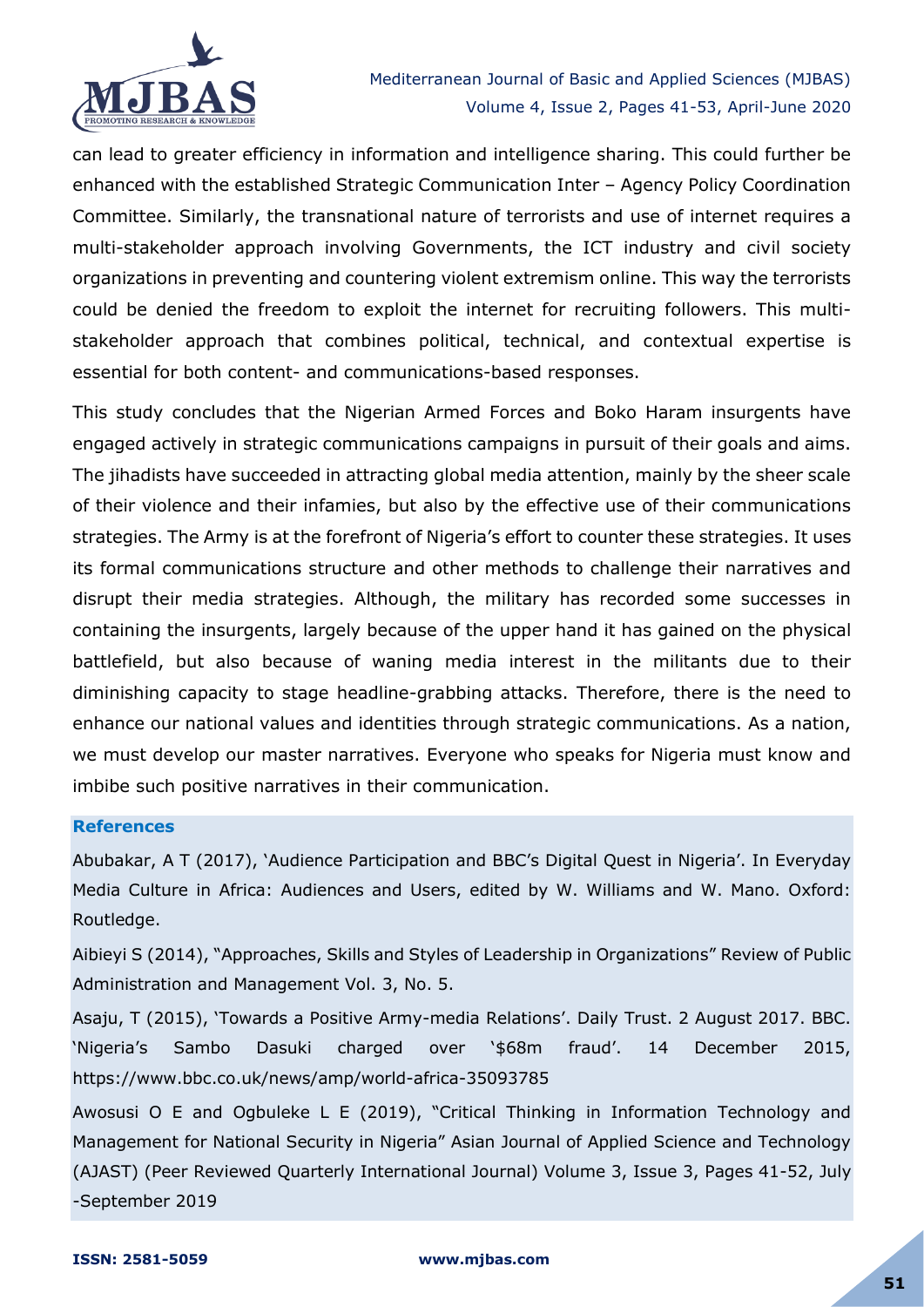

Bellamy B Buzan People, State and Fear: An Agenda for International Security in Post cold War Era (Colorado: Reiner Publishers, 1991),

Berkovich, I. (2016). School leaders and transformational leadership theory: time to part ways? Journal of Educational Administration, 54(5), 609-622

Blanchard, K (2010), "Leading at a Higher Level" Upper Saddle River NJ: FT Press

Castells M (2008), "Communication Power", Oxford OUP, 2008.

Clarke, S. (2013). Safety leadership: A meta-analytic review of transformational and transactional leadership styles as antecedents of safety behaviours. Journal of Occupational and Organizational Psychology, 86(1),

Cornish P (2011), Julian Lindley-French and Claire York, Strategic Communication and National Security, A Chatham House Report,

Coyle, Diane and Patrick Meier (2009) "New Technologies in Emergencies and Conflicts: The Role of Information and Social Networks" Washington D.C. and London U.K.: UN Foundation and Vodofone Partnership

Daily Trust. 'Armed Forces Launch Radio Station'. 24 May 2015, https://www.

dailytrust.com.ng/sunday/index.php/news/20798-armed-forces-launch-radio-station

Defination by US Public Affairs Operations, online available at

http://www.au.af.mil/info-ops/strategic.htm.

Eme, O I (2018), "Inter-Security Agency Rivalry as an Impediment to National Counter Terrorism Strategy (NACTEST)‖ AfriHeritage Research Working Paper

Frandsen, F., & Johansen, W. (2017). Strategic communication. In C. R. Scott & L. K. Lewis (Eds.), The international encyclopedia of organizational communication (pp. 2250-2258). Hoboken, NJ: Wiley-Blackwell

Hallahan, K., Holtzhausen, D., van Ruler, B., Verčič, D., & Sriramesh, K. (2007). Defining strategic communication. International Journal of Strategic Communication, 1(1), 3–35. doi:10.1080/15531180701285244

Herskovits, J (2009), 'The Real Tragedy in Nigeria's Violence'. Foreign Policy. 3 August 2009, http://www.foreignpolicy.com/articles/2009/08/03/the\_real\_tragedy\_in\_ nigerias\_ violence

Imran Z et al (2012), 'Non-Kinetic Challenges to the State of Pakistan', National Strategy Paper, Institute for Strategic Studies, Research & Analysis (ISSRA), National Defence University, Islamabad

James G.S (2007), Strategic Communication and National Security, ( National Defence University, USA. issue 46, 3d quarter 2007).